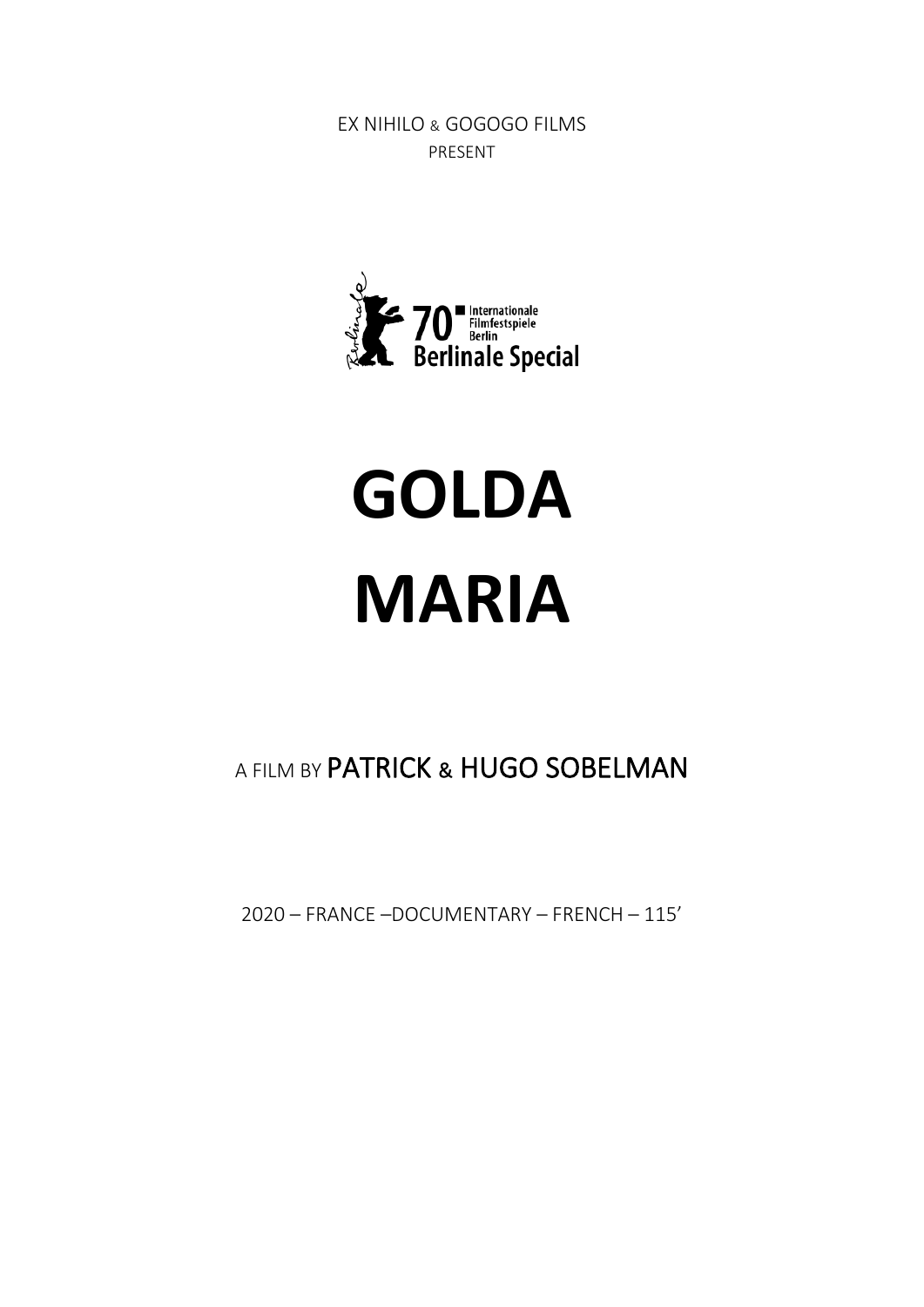Golda Maria is a holocaust survivor and a beloved mother and grandmother whose past is shrouded in mystery.

Born in 1910 in a Jewish family in Poland, raised in 1920's Berlin, she has to flee to Paris in 1933 and run again to the free zone during the war, where she is separated from her husband and daughter. In May 1944, just a few days before the Normandy landing, she is arrested and deported with her young son. After 12 months in the horror of the camps, she comes back to Paris, without her son but with a life to resume. And a family to love.

*In 1994, film producer Patrick Sobelman recorded his grandmother's story. Over two decades later, along with his son Hugo, they will shape Golda's story into a loving portrait which not only uncovers family secrets but which is also a universal testimony from a courageous and spirited woman.*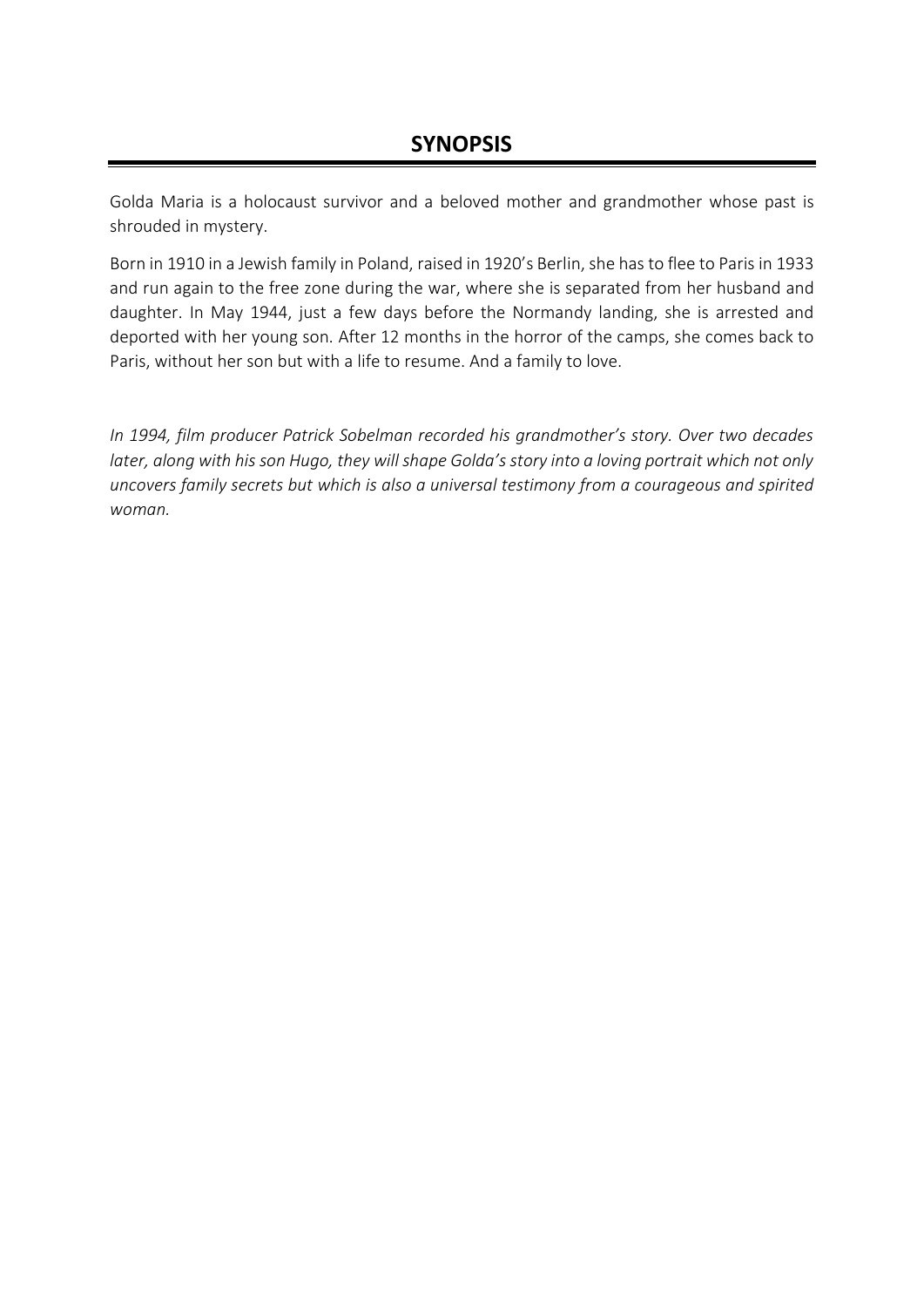#### In 1994, what made you decide to interview your grandmother Maria about her memories of the Shoah?

Patrick Sobelman: In 1992 I produced a television documentary, *Premier Convoi* (directed by Pierre Oscar Lévy) that traced the first convoy of French Jews deported from Drancy to Auschwitz on March 27, 1942. That film really changed me. Subconsciously, it plunged me into my own family's history. I thought, *"We've spent all this time on these twelve survivors, so why don't I interview my grandmother?"* In the meantime, my sons Hugo and Théo had been born. I knew they wouldn't know Maria for long, and she had a story to tell. The idea was to save the footage to show them one day. I was very close to her, so interviewing her seemed like a breeze. It just felt very natural. The footage was recorded over three days, with a little personal camera, in rudimentary conditions. Over the years, I kept copying them onto new formats to make sure they'd survive. It's become an obsession.

#### What made you want to make a film 25 years later?

Patrick Sobelman: My wife went to Poland, to Auschwitz... When she came back, she convinced me that I needed to put together my grandmother's story. I figured she was right. For the editing, I immediately thought of my son Hugo, who is a director; the film needed to be a family project.

Hugo Sobelman: Patrick initially came to me with the idea of creating an archive film for the family that we might also give to the Mémorial de la Shoah. But as we progressed, we saw something more powerful. Though most of the footage is minimal, my father had shot some close-ups at the end that conveyed so much more than what I'd seen up to that point. We added music that Maria loved and grew very emotional. That's when we decided to take the project further.

#### The film gives Maria plenty of space to express herself, and she navigates freely between anecdotal and universal. How did you approach the editing?

H. S.: We had between 9 and 10 hours of raw footage. The biggest job was determining what should be in the film and what concerned only the family. Maria covers a lot of subjects. Some of them are purely private, like her relationships with her daughter, her grandchildren and her husband... We do linger on a few details that may seem trivial, but they reveal so much about her personality! We knew the audience would need to get acquainted with her - the student she was in Germany, her attachment to France, her indifference to marriage when she met Pierre - even if that meant the film would take its time. It's a gamble! You need to know her to understand her emotions.

#### Hugo, what did you know about your grandmother and her story before you saw the footage?

H. S.: I was 22 when she died, so I knew her very well. I would have lunch at her place on Wednesdays, and I'm very close to her daughter - my grandmother.

P. S.: She was the guardian of the family temple! Her apartment was a rallying point.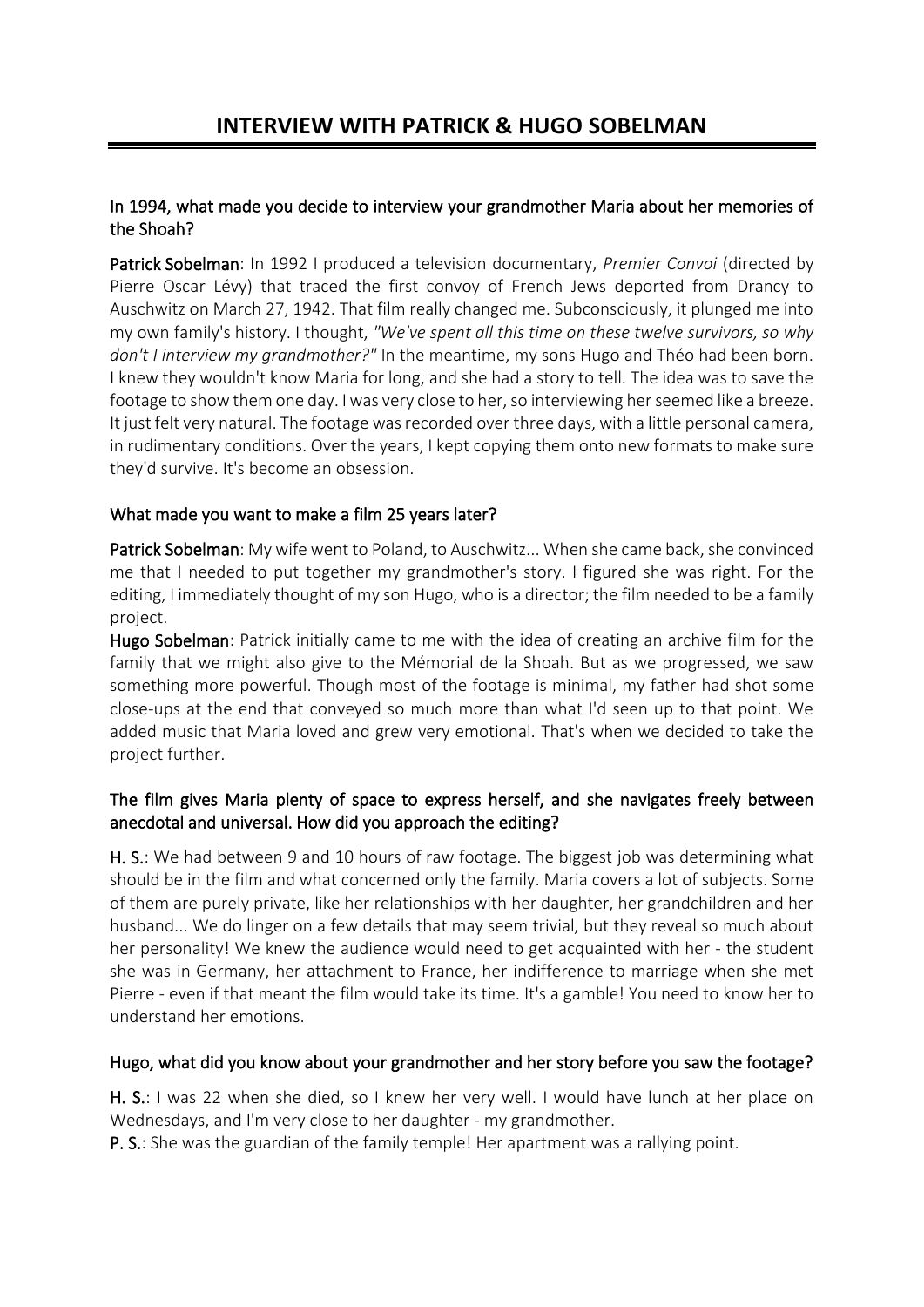H. S.: But I never asked her about her past when she was alive. I asked my father and my grandmother a few questions, but 90% of what she reveals in the film was new to me. My memory of her was sitting on the sofa together watching VHS tapes of Platini and eating candy. That's how I remember the room we see in the film. The film revealed a whole other part of her life to me.

#### In the film, we gather that Maria hadn't spoken much about her memories of the Shoah before these three days of interviews. How do you explain that?

P. S.: She says she didn't talk about it after the Liberation because it wasn't audible. She thought no one would believe her. And you had to live. If you're talking about the past, you're not living in the present. In the film Maria says, *"Now, I'm talking"* because she knows she will soon die and it's crucial to speak out, for history and humanity. But when you return from hell at the age of 35, I can imagine it's impossible to talk about it.

#### How did you get the dialogue flowing?

P. S.: It was easy, because I think she really wanted to talk. She was ready and waiting. The first two days she even dressed to the nines in a suit and pearls! I hadn't prepared anything; I let her guide me. I had only one question in my mind: *"We're in 1945, you're 35, you just lost your son and a number of other family members, you've come back from absolute hell. How do you find the strength to go on living?"* I was obsessed with getting the answer to that question, but in order to do it, I knew I'd have to start with: *"When and where were you born?"* When I see the film today, I feel like I let a lot of things go by without following up on them!

H. S.: I think that naïveté is what gives the film its charm. That's what moved me the most, and that's why we decided to keep Patrick's voice in the final edit.

#### Maria is very attached to France, to the point of risking her life to stay there. How do you explain that?

H. S.: She explains it herself, first through her love of literature, which she discovered in Germany, and then through the freedom France represented after she'd fled Poland and Germany. She was educated in Germany, but her life truly began in France, where she met her husband and had her children.

P. S.: In *Idiss*, a book about his grandmother, Robert Badinter describes how, up until very recently, Central European emigrants idealized France. It was the land of revolution, human rights, universal values. Maria really believed in that. When she and her family fled the pogroms, France was a welcoming land with the right of asylum.

#### The sobriety with which you film Maria evokes the work of Claude Lanzmann. Did he influence you?

P. S.: I was very struck by *Shoah*, and perhaps even more so by another extraordinary Lanzmann film, *Sobibor, October 14, 1943, 4 p.m.*, in which a man tells how, at the age of 19, he killed a German to save his hide. It's a static shot of an old man talking, and it's the greatest thriller I've ever seen. But to say was channeling Lanzmann when I filmed my grandmother would be a lie! However, I'm of a generation who believes that Lanzmann's approach, his obsession with documenting the past down to the minutest of details, is the only way to go.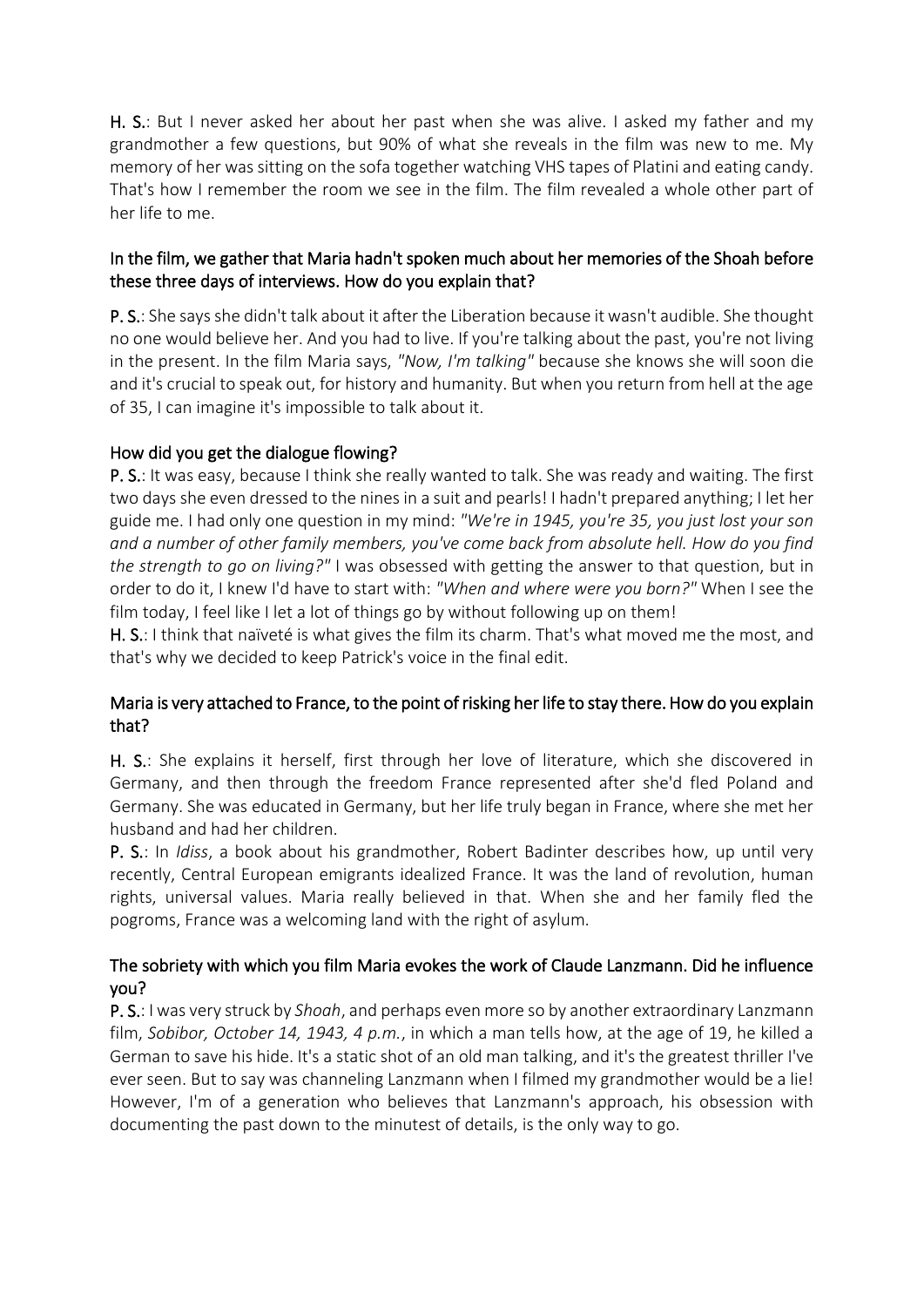#### Though you included a few archive images, the bulk of the film is Maria facing the camera telling her story. Was it essential to stay on her as much as possible?

H. S.: Yes. We didn't want to illustrate her life, we wanted to follow what was happening inside her. It was generally far more interesting to hold her gaze. But when she evokes her feelings about France at the end of the First World War, I needed to illustrate that, because those were images she had in her mind. And I used quite joyful music when she talks about going to get her visa and narrowly escaping sexual assault, because she tells the story with such lightness, as though it were a youthful misadventure, and I wanted to reflect that sentiment.

P. S.: We were also surprised to find ourselves looking at her almost more than listening, or listening all the more closely *because* we're looking at her. People say they notice her hands, her face, her coquetry when she adjusts her skirt, the way she leans forward and back again after saying something important… She's directing herself! And we needed to embrace the film's slow pace, the long static shots, the dicey quality of the sound and image. Those elements are all part of the film's DNA. You mustn't deviate from that.

#### Where does the film's music come from?

P. S.: Early on we knew we should use klezmer, the music of her childhood. We share a passion for Giora Feidman, a klezmer clarinetist from Argentina. He's a great musician. We selected pieces from his body of work.

H. S.: The music was decisive. I spent a week trying out a variety of styles. Then *My Yiddishe Mama* (a traditional Ashkenazy folk song) sprang to mind. Over the ending credits, my little brother Noé plays the tune on clarinet in homage to Maria. The music breathes air into the heaviness of my great-grandmother's story.

#### We see only Maria on screen until you reveal Pierre, her husband, sitting next to her. What does his appearance in the film mean to you?

P. S.: It's quite possibly the moment that moves me the most. My grandfather wasn't talking much anymore at that point. He was very ill and, as we indicate in the film, he died 6 months after the shoot. I didn't ask him to sit next to his wife and listen to her, but he did, for the whole 3 days. When he appears at the end, he says nothing. He simply retreats into the shadows, shielding his face from the blinding sunlight coming in through the window. I find that image so incredible. It sums up his entire life. He lived with a survivor of the camps. His personal story is nonexistent in comparison. The war as he experienced it, despite all the things he did, simply doesn't exist, because Maria's war takes up all the space. That's what his appearance in the film means to me, and it moves me all the more because I adored my grandfather. He was extremely generous, and helped me when I was starting out as a producer.

#### What does the idea of transmission mean to you, Patrick, as a producer and a father? And to you, Hugo, as a young man of thirty?

P. S.: Transmission is my main motivation these days, probably because I'm 63. Passing along to my children and my students some of what I've received. I'm blessed with a wonderful life, wonderful parents, a fulfilling career and my fantastic kids Hugo, Théo, Émile and Noé. This film brings all those things together.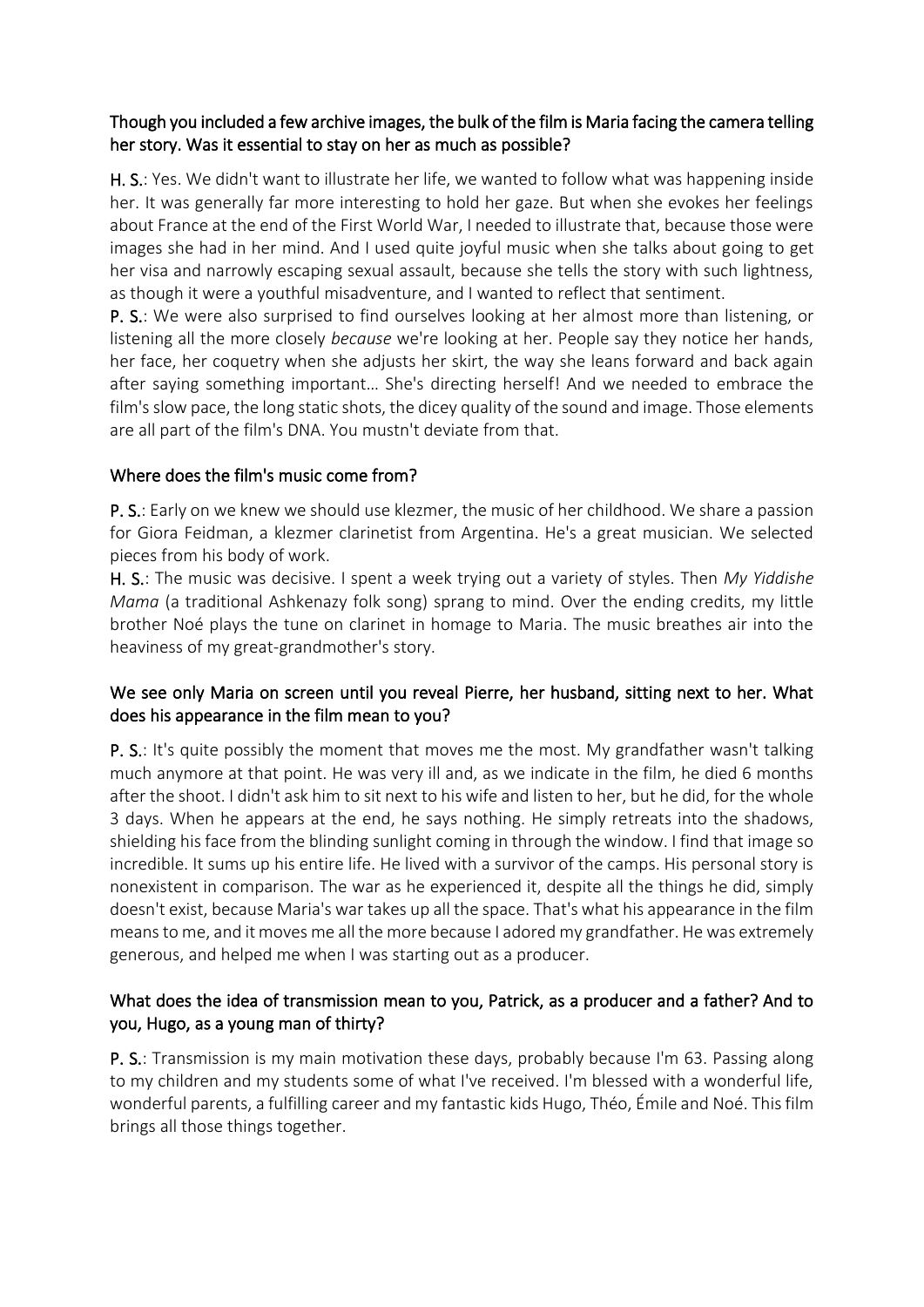H. S.: I feel like this film is a logical extension of my relationship with my father. Imagining the film and watching it take shape together has been like an ongoing masterclass. Especially with subject matter that has such a powerful emotional pull for both of us.

#### Indeed, you end the film with a sort of family tree of the children who have been born since. What does that signify?

#### P. S.: That was 100% Hugo's idea!

H. S.: It was also linked to Maria's emotion at the end, when she says, *"There is no life without the love of children."* She had another child after the Liberation, in 1948. And there's this beautiful moment when she tells us that whenever she would see children, she would give them candy. Life continued, and it continued joyously. What a victory! What sweet revenge on the hell she went through! Without Maria, none of the descendants in the film would have existed. We're paying tribute to her spirit when we end the film on life, because the film is about life, not death. That's the essence of what she's saying.

P. S.: Otherwise we would have finished the film on her story about refusing compensation for the loss of her son. She says you can't put a price on a child, which is very moving, but also extremely heavy. Hugo's idea was wonderful.

#### How do you think Maria would have felt about her story becoming a film for the cinema?

H. S.: Her daughter - my grandmother - fondly refers to her as a star. She behaved like a star, so she probably wouldn't have been surprised to see herself on the big screen, whereas for us, it's a real trip! I think she would have been flattered and happy.

#### What is the importance of showing this film today?

P. S.: On Saturday, January 25th - the 75th anniversary of the liberation of Auschwitz - the front page of (French newspaper) *Libération* read: *"If you get out, you must tell your story…"* If this film has a resonance, it is for those who know nothing of the story. If we raise awareness in even a few of the 34% of young people who say they know nothing about the Shoah, then stories like Maria's can make humanity better. A wild hope, no doubt, but a worthy one. Also, I think it's important to know your roots. The best compliments I've received about the film are: *"Why didn't I film my grandmother?"* or *"I should film my grandmother!"* We tend to let our elders rot in rest homes these days. It's atrocious! In African cultures, for example, old people are wise. They sit under a tree and tell their stories. They teach us.

H. S.: Maria was driven out of her homeland and her first host country. When we show the film, I can't help thinking of today's migrants, uprooted and desperately hoping to find a place of welcome where they can feel at home. Up to the age of 40, Maria fled from country to country and was never at peace. If that doesn't speak to the today's situation, I don't know what does!

*Interview conducted in January 2020 by David Ezan for TROISCOULEURS*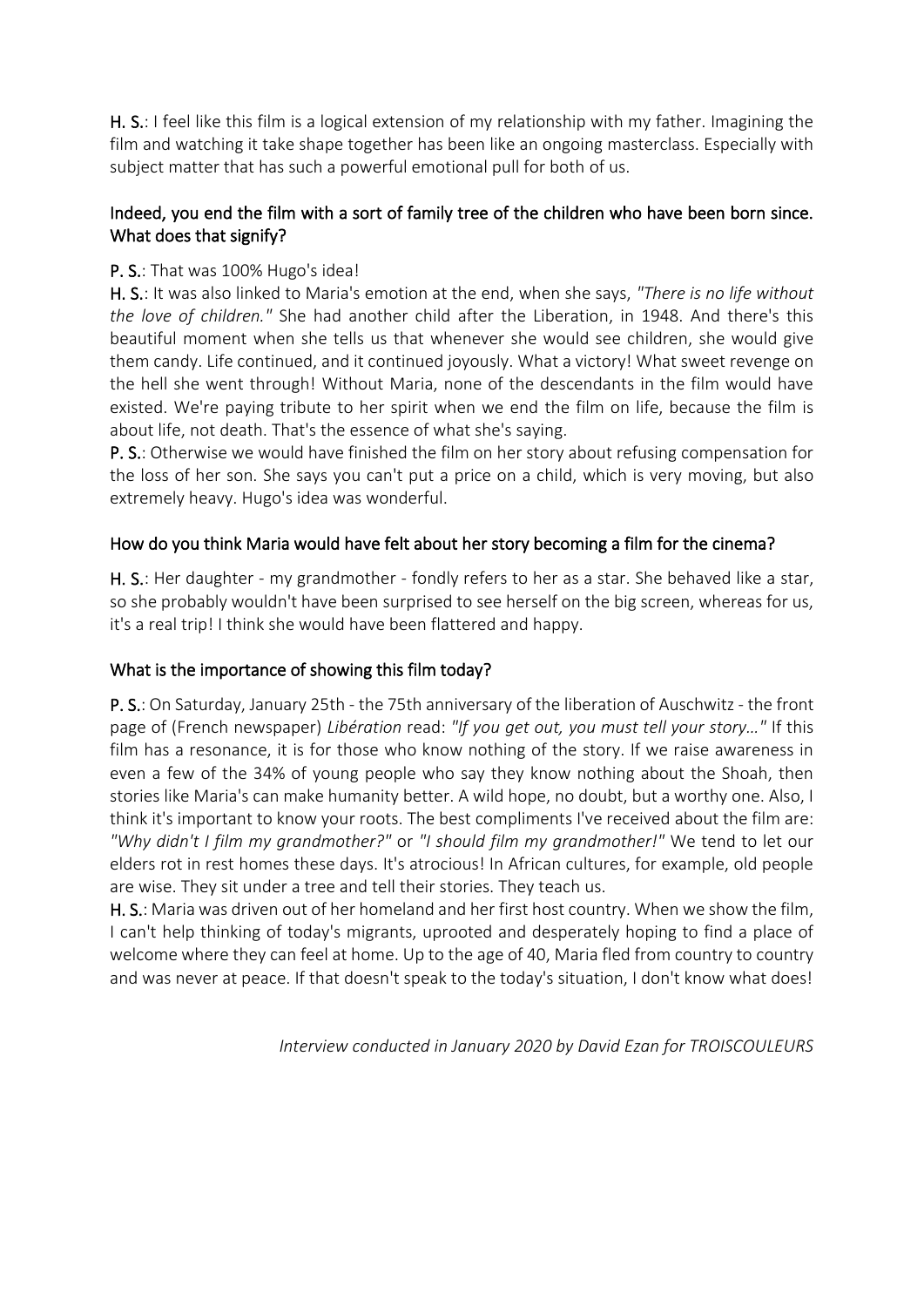### **ABOUT THE FILM, BY ANNETTE WIEVIORKA**

She is seated. Blue hues - the sofa, her clothing, her eyes, the reflections in her white hair - attest to the serenity of this dignified and elegant old lady. She speaks. The camera films her face and hands. On rare occasions, a family photo or an archive image illustrates her story.

Maria-Golda, born Jewish in Poland in 1910, is telling a story we've already heard, a story we know. Immigration to Germany, Dantzig, Berlin. Hitler's rise to power. Flight to France. Difficult living conditions for refugees. The start of the persecutions. Nomadism to avoid arrest. Marseille, La Bourboule, Clermont-Ferrand. Arrest and deportation. Drancy, Birkenau, Bergen-Belsen, Raghun. The liberation of Theresienstadt. The return home.

And yet her story is unique, because it relates what we never hear, or only rarely. Maria is talking not to an anonymous journalist but to her grandson Patrick, in the intimacy of a conversation that is also a quest for her truth. "Something's opening up. My brain is opening up, something is opening in my brain." The very mechanisms of memory are on display, in a language always seeking the right words, with perfect diction and an accent bearing traces of Yiddish. An accent we no longer hear in our cities, from a language she claims to despise (proudly: "I spoke German.")

Her story is part of history. An immigrant in distress meets a woman she will go on to love very much, who becomes her mother-in-law when she marries her son. The pure and lasting joy of the birth of her daughter Simone, who she entrusts to her husband in 1942 to help him pass into Switzerland while she remains in France, hoping to experience a liberation on par with the celebrations of November 11, 1918. Secretly pregnant at the time, she aborts on her own, nearly dies and has to be hospitalized. Then she tries in vain to get into Switzerland herself and is arrested. Arriving in Birkenau, disoriented, she hands over her three-and-a-halfyear-old son Robert to her mother-in-law, who'd been arrested along with her.

How does a mother go on living after such a tragedy? It's a question we all ponder, and dare not ponder. Maria answers it. Throughout her life, she carried the image of Robert inside her, never forgetting. She saw him in every child she gazed at tenderly, probably even Gérard, her second son, born after the war. And yet, she strongly states and demonstrates that she was happy, that her children and grandchildren brought her happiness. We are far from the stereotype which has immerged in recent years, with so many survivors asserting that they never got out of Auschwitz.

The last images of the film show the family on a seaside holiday. The blue hues expand to encompass the immensity of the ocean, and of the future, which will be a future of memory when there are no longer any survivors among us. They illuminate a path of transmission, from Maria to her grandson Patrick and her great-grandson Hugo, to whom we owe this film. And now, to all of us.

*Annette Wieviorka, born in Paris on January 10, 1948, is a renown historian and specialist of the Holocaust.*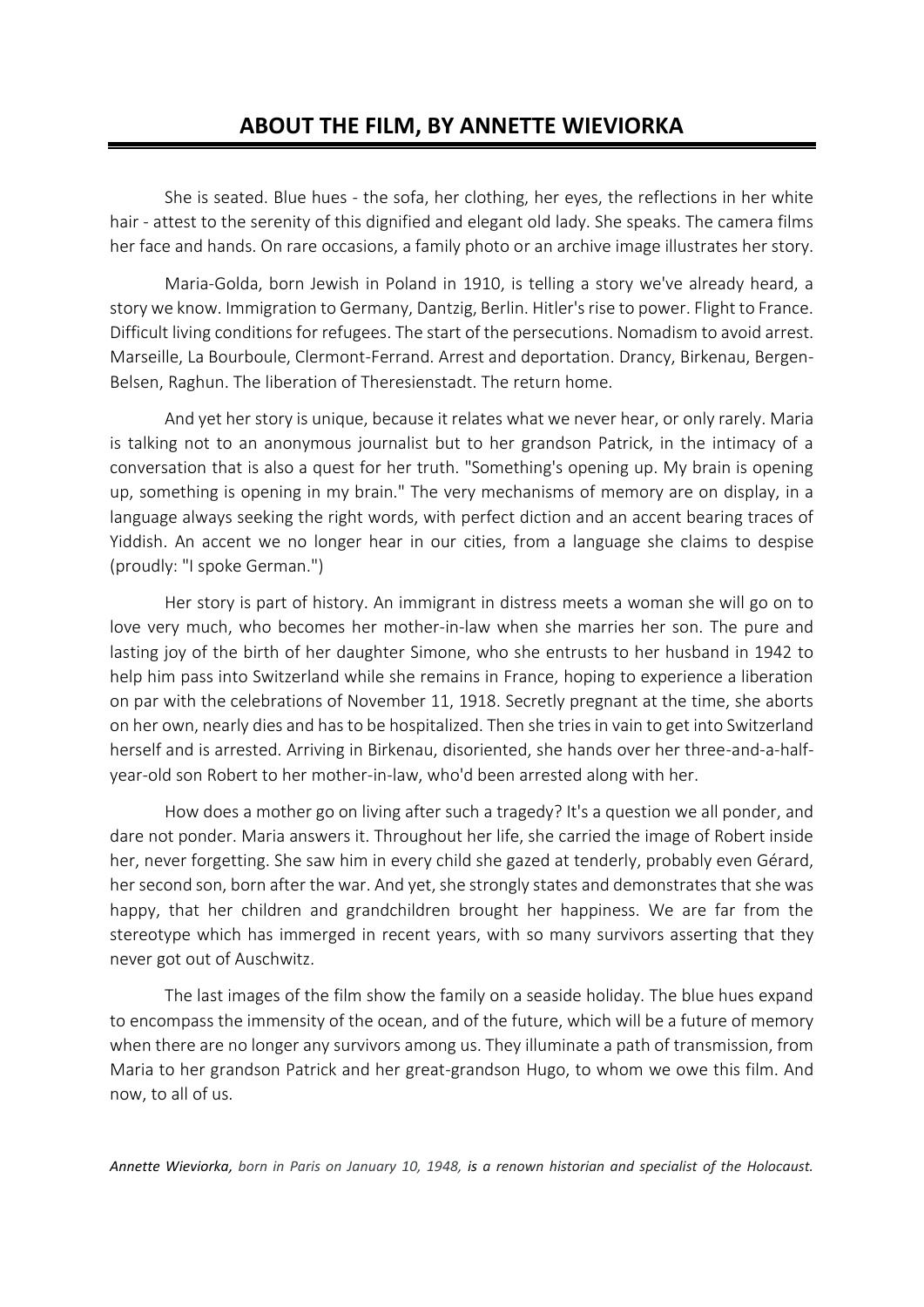# **DIRECTORS' BIOGRAPHIES**

#### PATRICK SOBELMAN

Patrick Sobelman is a French producer, born in 1956 in Paris. He co-founded the production company Ex Nihilo in 1984 and has been a partner in AGAT Films & Cie since 1993. He has produced more than fifty films, many of which have been selected in prestigious festivals, such as *The Summer House* by Valeria Bruni Tedeschi (Venice 2018) or *The Together Project* by Sólveig Anspach (Cannes 2016 Directors' Fortnight - SACD Prize).

*Golda Maria* is his first film as a director.

#### HUGO SOBELMAN

Born in 1988, Hugo Sobelman started his career as a production assistant, and then worked as assistant director on films such as *Queen of Montreuil* by Sólveig Anspach (Venice Days 2012). In 2012, he began directing music videos for bands such as Mayra & Mr.Mow for the independent label X-RAY Production. *Golda Maria* is his first film. His second documentary, *Soul Kids*, is currently in post-production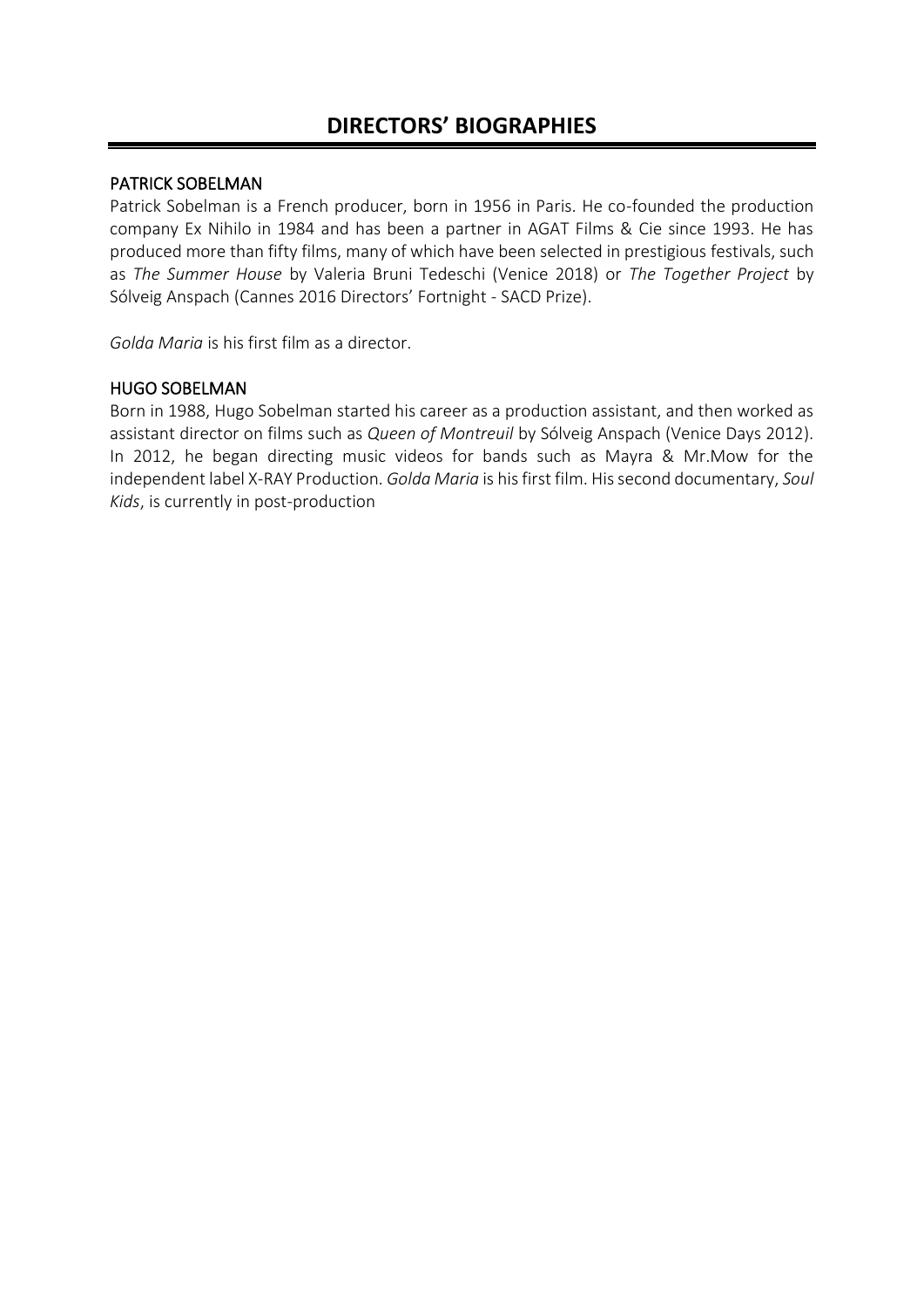# **CREW**

| A film by                  | Patrick and Hugo Sobelman             |
|----------------------------|---------------------------------------|
| Editing                    | Hugo Sobelman                         |
| Sound                      | Najib El Yafi                         |
| Colouring                  | Guillaume Schmitter                   |
| Produced by                | Muriel Meynard and Carine Ruszniewski |
|                            |                                       |
| Produced by                | EX NIHILO                             |
|                            | GOGOGO FILMS                          |
| With the support of        | CENTRE NATIONAL DE LA CINÉMATOGRAPHIE |
|                            | FONDATION POUR LA MÉMOIRE DE LA SHOAH |
|                            | <b>FONDATION ROTHSCHILD</b>           |
| <b>French Distribution</b> | AD VITAM                              |
| World Sales                | <b>MK2 FILMS</b>                      |